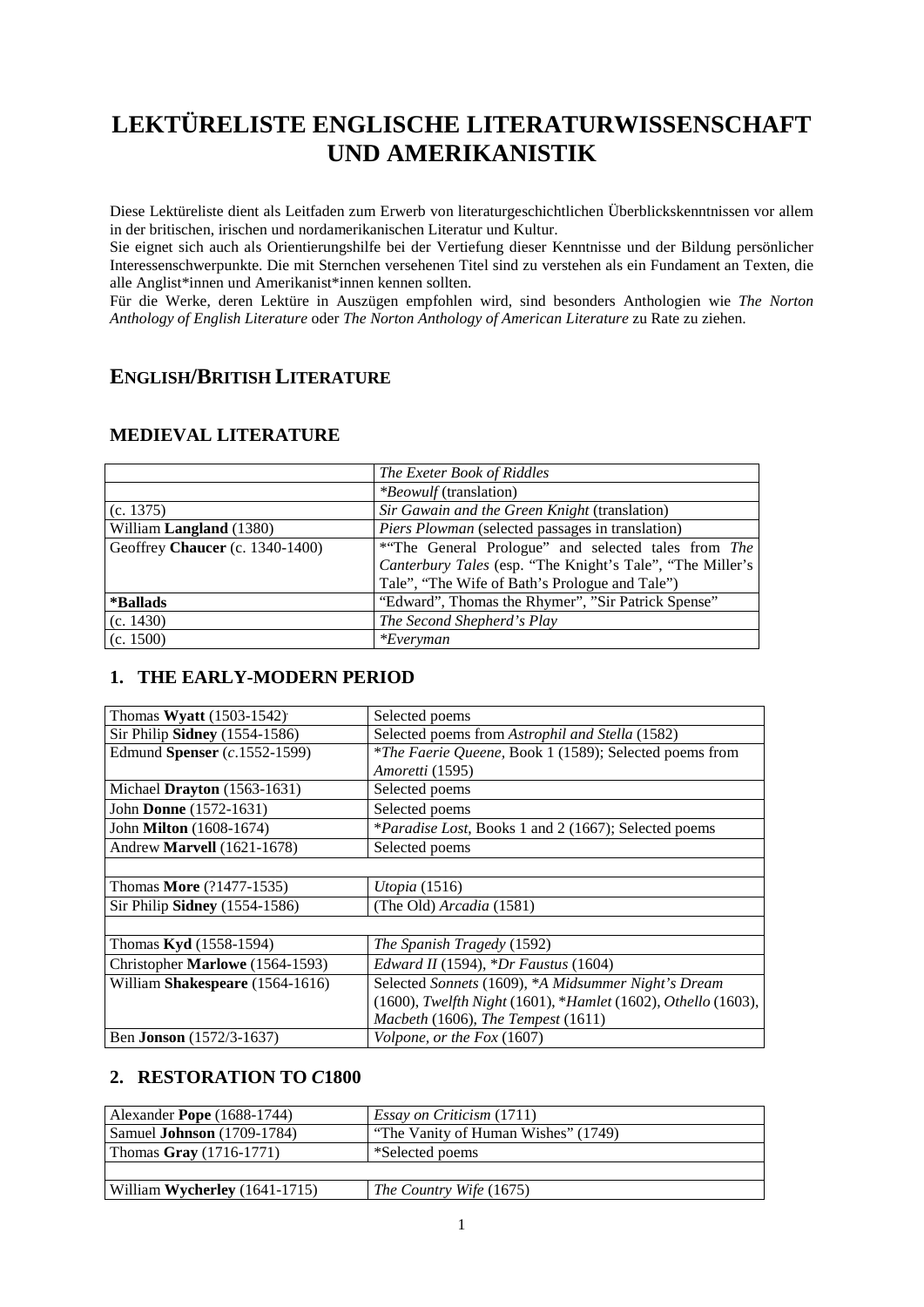| Aphra <b>Behn</b> (1640-1689) | The Rover (1681); Oroonoko, or the History of the Royal Slave |
|-------------------------------|---------------------------------------------------------------|
|                               | (1688)                                                        |
| William Congreve (1670-1729)  | <i>*The Way of the World</i> (1700)                           |
| Oliver Goldsmith (?1730-1774) | She Stoops to Conquer (1773)                                  |
| Daniel Defoe (1660-1731)      | <i>*Robinson Crusoe</i> (1719)                                |
| Jonathan Swift (1667-1745)    | *Gulliver's Travels, espec. Books 3 and 4 (1726)              |
| Samuel Richardson (1689-1761) | Pamela, or Virtue Rewarded (1740)                             |
| Henry Fielding (1707-1754)    | The Adventures of Joseph Andrews (1742), Tom Jones (1749)     |
| Laurence Sterne (1713-1768)   | Tristram Shandy (1765), A Sentimental Journey Through         |
|                               | France and Italy (1768)                                       |

## **3. ROMANTICISM (AND REGENCY LITERATURE)**

| William Blake (1757-1827)           | Selected poems, *"The Lamb" (1789)                                                    |
|-------------------------------------|---------------------------------------------------------------------------------------|
| Samuel Taylor Coleridge (1772-1834) | *"Frost at Midnight" (1798), "The Rime of the Ancient                                 |
|                                     | Mariner" (1979-98), "Kubla Khan" (1797)                                               |
| George Gordon Byron (1788-1824)     | "Childe Harold's Pilgrimage" (1812-18), "She Walks in                                 |
|                                     | Beauty" (1813), "Darkness" (1816)                                                     |
| Percy Bysshe Shelley (1792-1822)    | *"Ozymandias" (1818), "Ode to the West Wind" (1819), "To                              |
|                                     | a Skylark" (1820)                                                                     |
| John Keats (1795-1821)              | "On First Looking Into Chapman's Homer" (1816), *"Ode to                              |
|                                     | a Nightingale" (1819)                                                                 |
| Felicia Hemans (1793-1835)          | "Casabianca" (1826)                                                                   |
|                                     |                                                                                       |
| Mary Wollstonecraft (1759-1797)     | A Vindication of the Rights of Woman (1792)                                           |
| William Wordsworth (1770-1850)      | *"Lines Composed a Few Miles above Tintern Abbey"                                     |
|                                     | (1798), *"I wandered Lonely as a Cloud" (1800), *"Composed                            |
|                                     | Upon Westminster Bridge, September 3, 1802" (1802); "The                              |
|                                     | World is too much with us" (1807), Preface to Lyrical Ballads<br>$(2nd$ ed.) $(1800)$ |
| Samuel Taylor Coleridge (1772-1834) | Selected passages of Biographia Literaria (1817)                                      |
|                                     |                                                                                       |
| Horace Walpole (1717-1797)          | The Castle of Otranto (1764)                                                          |
| Ann Radcliffe (1764-1823)           | The Mysteries of Udolpho (1794)                                                       |
| M.G. Lewis (1775-1818)              | The Monk (1796)                                                                       |
| Maria Edgeworth (1768-1849)         | Belinda (1801)                                                                        |
| Jane Austen (1775-1817)             | *Pride and Prejudice (1813), Emma (1816)                                              |
| Sir Walter Scott (1771-1832)        | Waverley (1814)                                                                       |
| Mary Shelley (1797-1851)            | *Frankenstein, or the Modern Prometheus (1818)                                        |

## **4. VICTORIAN PERIOD**

| <b>Elizabeth Barrett-Browning</b>        | "How Do I Love Thee? (Sonnet 43)" $(1850)$               |
|------------------------------------------|----------------------------------------------------------|
| $(1806-1861)$                            |                                                          |
| Alfred Tennyson (1809-1892)              | "The Kraken" (1830), *"The Lady of Shalott" (1842), "The |
|                                          | Charge of the Light Brigade" (1854), "Crossing the Bar"  |
|                                          | (1889), In Memoriam A.H.H. (1850)                        |
| Robert <b>Browning</b> (1812-1889)       | "My Last Duchess" (1842), "Childe Roland to the Dark     |
|                                          | Tower Came" (1855)                                       |
| Matthew <b>Arnold</b> (1822-1888)        | "Dover Beach" (1867)                                     |
| Dante Gabriel Rossetti (1828-1882)       | Selected poems                                           |
| Christina Rossetti (1830-1894)           | "Goblin Market" (1859/1862 published)                    |
| Lewis Carroll (1832-1898)                | Alice's Adventures in Wonderland (1865), Through the     |
|                                          | Looking Glass (1871), "Jabberwocky" (1871), "The Hunting |
|                                          | of the Snark" (1876)                                     |
| Gerard Manley <b>Hopkins</b> (1844-1889) | "Thou art indeed just, Lord" (1889)                      |
| Charlotte <b>Bronte</b> (1816-1855)      | $*$ Jane Eyre (1847)                                     |
| Emily Brontë (1818-1848)                 | *Wuthering Heights (1847)                                |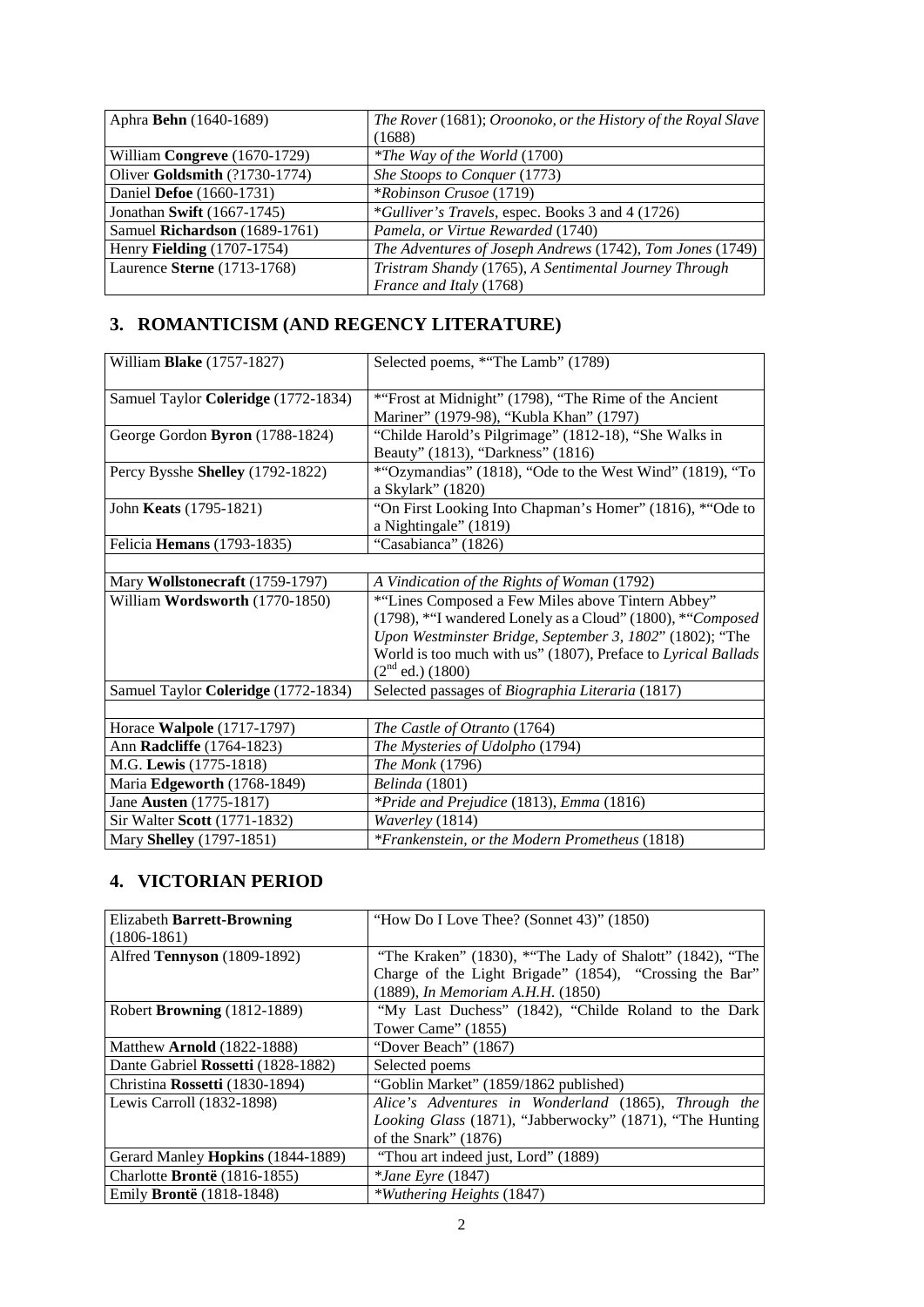| William M. Thackeray (1811-1863)   | Vanity Fair (1848)                                          |
|------------------------------------|-------------------------------------------------------------|
| <b>Charles Dickens</b> (1812-1870) | Hard Times (1854), *Great Expectations (1861)               |
| Elizabeth Gaskell (1810-1863)      | <i>North and South</i> (1855)                               |
| Wilkie <b>Collins</b> (1824-1889)  | The Woman in White (1860)                                   |
| Anthony Trollope (1815-1882)       | Can You Forgive Her? (1864)                                 |
| George Eliot (1819-1880)           | Middlemarch (1872)                                          |
| Robert Louis Stevenson (1850-1894) | Treasure Island (1883), *The Strange Case of Dr Jekyll and  |
|                                    | <i>Mr Hyde</i> (1886)                                       |
| Thomas <b>Hardy</b> (1840-1928)    | <i>*Tess of the D'Urbervilles</i> (1891)                    |
| Herbert George Wells (1866-1946)   | *The Time Machine (1895), The Island of Doctor Moreau       |
|                                    | (1896)                                                      |
| Bram Stoker (1847-1912)            | Dracula (1897)                                              |
| Oscar Wilde (1854-1900)            | The Picture of Dorian Gray (1890), *The Importance of Being |
|                                    | <i>Earnest</i> (1895)                                       |
| George Bernard Shaw (1856-1950)    | *Mrs Warren's Profession (1898), Pygmalion (1913)           |

### **5. MODERNISM**

| Joseph Conrad (1857-1924)         | <i>*Heart of Darkness</i> (1899)                             |
|-----------------------------------|--------------------------------------------------------------|
| T.S. Eliot (1888-1965)            | *"The Love Song of J. Alfred Prufrock" (1915), The Waste     |
|                                   | Land (1922)                                                  |
| William Butler Yeats (1865-1939)  | $\rightarrow$ See Irish literature                           |
| W.H. Auden (1907-1973)            | "Musée des Beaux Arts" (1940), * "Spain 1937" (1940)         |
| Louis McNeice (1907-1963)         | Selected poems                                               |
|                                   |                                                              |
| J. M. Barrie $(1860 - 1937)$      | Peter Pan $(1904/11)$                                        |
| D.H. Lawrence (1885-1930)         | Sons and Lovers (1913), Lady Chatterley's Lover (1928)       |
| James <b>Joyce</b> (1882-1941)    | $\rightarrow$ See Irish literature                           |
| E.M. Forster (1879-1970)          | *A Passage to India (1924), Howards End (1910)               |
| Virginia Woolf (1882-1941)        | <i>*To the Lighthouse</i> (1927), <i>Mrs Dalloway</i> (1925) |
| Aldous <b>Huxley</b> (1894-1963)  | <i>*Brave New World</i> (1932)                               |
| Katherine Mansfield (1888-1923)   | "The Garden Party" (1922)                                    |
|                                   |                                                              |
| John Millington Synge (1871-1909) | See Irish literature<br>→                                    |
| Sean O'Casey (1880-1964)          | $\rightarrow$ See Irish literature                           |

### **6. AFTER WORLD WAR II**

| Dylan <b>Thomas</b> (1914-1953)  | "Do Not Go Gentle Into That Good Night" (1951)       |
|----------------------------------|------------------------------------------------------|
| J.R.R. Tolkien (1892-1973)       | The Lord of the Rings (1954)                         |
| Philip Larkin (1922-1985)        | * "High Windows" (1974)                              |
| Thom Gunn (1929-2004)            | Selected poems                                       |
| Ted Hughes (1930-1998)           | *"Daffodils" (1998); selected poems                  |
| Geoffrey Hill (1932-2016)        | Selected poems                                       |
| Roger McGough (b. 1937)          | Selected poems                                       |
| Seamus Heaney (1939-2013)        | *"Digging"; "Mid Term Break"; further selected poems |
| Douglas Dunn (b. 1942)           | Selected poems                                       |
| James Fenton (b. 1949)           | Selected poems                                       |
| Carol Ann Duffy (b. 1955)        | Selected poems                                       |
|                                  |                                                      |
| George Orwell (1903-1950)        | *Nineteen Eighty-Four (1949)                         |
| William Golding (1911-1993)      | Lord of the Flies (1954)                             |
| Sam Selvon (1923-1994)           | The Lonely Londoners (1956)                          |
| Alan <b>Sillitoe</b> (1928-2010) | Saturday Night and Sunday Morning (1958)             |
| Muriel Spark (1918-2006)         | *The Prime of Miss Jean Brodie (1961)                |
| John Fowles (1926-2005)          | The French Lieutenant's Woman (1969)                 |
| Margaret Drabble (b. 1939)       | The Realms of Gold (1975)                            |
| Iris Murdoch (1919-1999)         | The Sea, The Sea (1978)                              |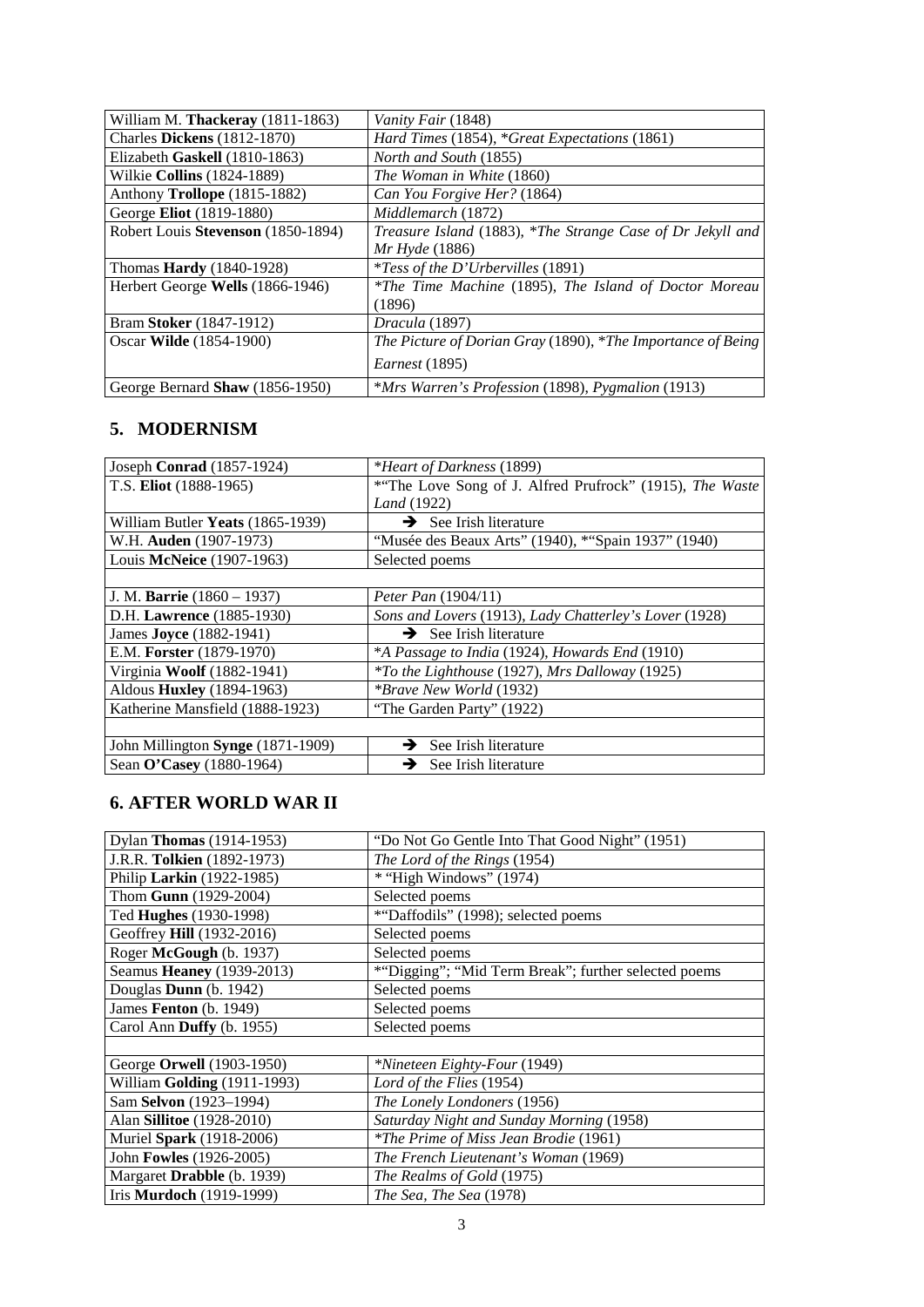| Julian Barnes (b. 1946)      | Flaubert's Parrot (1984), *The Sense of an Ending (2011)  |
|------------------------------|-----------------------------------------------------------|
| Angela Carter (1940-1992)    | Nights at the Circus (1984)                               |
| Jeanette Winterson (b. 1959) | Oranges are not the Only Fruit (1985), The Passion (1987) |
| Peter Ackroyd (b. 1949)      | Chatterton (1987)                                         |
| Doris Lessing (1919-2013)    | The Fifth Child (1988)                                    |
| David Lodge (b. 1935)        | Small World (1984)                                        |
| Kazuo Ishiguro (b. 1954)     | The Remains of the Day (1989)                             |
| A.S. Byatt (b. 1936)         | Possession (1990)                                         |
| Martin Amis (b. 1949)        | Time's Arrow (1991)                                       |
| Ian McEwan (b. 1948)         | Enduring Love (1998), *Atonement (2001), Saturday (2005)  |
| Graham Swift (b. 1949)       | Last Orders (1996)                                        |
| Hilary Mantel (b. 1952)      | <i>*Wolf Hall</i> (2009)                                  |
| Alan Hollinghurst (1954)     | The Line of Beauty (2004)                                 |
| Hanif Kureishi (b. 1954)     | <i>*The Buddha of Suburbia</i> (1990)                     |
| Andrea Levy (b. 1956)        | Small Island (2004), The Long Song (2010)                 |
| Jackie <b>Kay</b> (b. 1961)  | Trumpet (1998)                                            |
| Ali Smith (b. 1962)          | Hotel World (2001)                                        |
| China Miéville (b. 1972)     | Perdido Street Station (2000)                             |
|                              |                                                           |
| Samuel Beckett (1906-1989)   | See Irish literature<br>→                                 |
| John Osborne (1929-1994)     | *Look Back in Anger (1957)                                |
| Harold Pinter (b. 1930)      | The Birthday Party (1958), The Caretaker (1960)           |
| John Arden (b. 1930)         | Sergeant Musgrave's Dance (1959)                          |
| Edward Bond (b. 1934)        | Saved (1965), Lear (1971)                                 |
| Tom Stoppard (b. 1937)       | *Rosencrantz and Guildenstern are Dead (1966), Travesties |
|                              | (1974)                                                    |
| Joe Orton (1933-1967)        | What the Butler Saw (1969)                                |
| Peter Shaffer (b. 1926)      | <i>*Equus</i> (1973)                                      |
| Caryl Churchill (b. 1938)    | <i>*Top Girls</i> (1982), Far Away (2000)                 |
| Alan Ayckbourn (b. 1939)     | A Man of the Moment (1990)                                |
| Sarah Kane (1971-1999)       | <b>Blasted</b> (1995)                                     |
| Mark Ravenhill (b. 1966)     | Shopping and $F^{**}$ cking (1996)                        |
| Ayub Khan-Din (b. 1961)      | East is East (1999)                                       |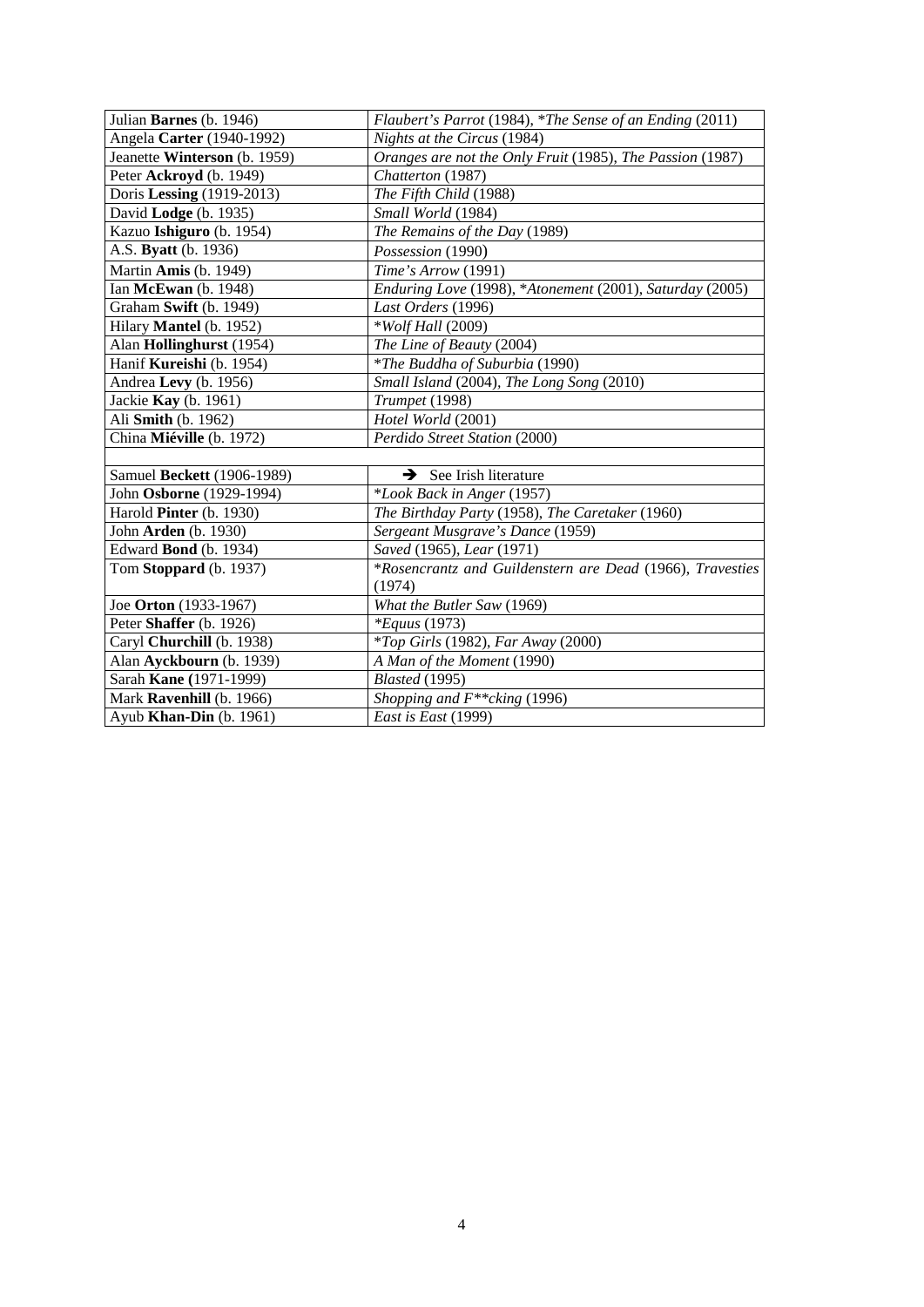## **IRISH LITERATURE AND CULTURE**

#### **a) Prose**

| Maria Edgeworth (1767-1849)         | Castle Rackrent (1800)                                     |
|-------------------------------------|------------------------------------------------------------|
| Joseph Sheridan Le Fanu (1814-1873) | Uncle Silas (1864), In a Glass Darkly (1871) ("Green Tea," |
|                                     | "Carmilla")                                                |
| George Moore (1852-1933)            | "Homesickness"                                             |
| James Stephens (1880/82?-1950)      | The Charwoman's Daughter (1912)                            |
| James Joyce (1882-1941)             | *Dubliners (1914), A Portrait of the Artist as a Young Man |
|                                     | (1916), <i>Ulysses</i> (1922) (individual chapters)        |
| Liam O'Flaherty $(1896-1984)$       | The Informer (1925)                                        |
| Sean O'Faolain (1900-1991)          | Selected stories, among them "A Midsummer Night            |
|                                     | Madness," "Unholy Living and Half Dying"                   |
| Frank O'Connor (1903-1966)          | Selected stories, among them "My Oedipus Complex," "The    |
|                                     | Duke's Children," "Guests of the Nation"                   |
| Flann O'Brien (1911-1966)           | At Swim-Two-Birds (1939), The Third Policeman (1940)       |
| James <b>Plunkett</b> (b. 1920)     | Strumpet City (1969)                                       |
| John McGahern (b. 1934)             | Selected short stories, among them "Korea"                 |
| Brian Moore (b. 1921)               | The Lonely Passion of Judith Hearne (1956)                 |
| Michael Mc Laverty (1904-1992)      | Call My Brother Back (1939)                                |
| Edna O'Brien $(b. 1930)$            | A Pagan Place (1971)                                       |
| Jennifer Johnston (b. 1930)         | The Captains and the Kings (1972)                          |
| John Banville (b. 1945)             | The Book of Evidence (1989) or The Sea (2005)              |
| Roddy Doyle (b.1958)                | The Commitments (1989) or A Star Called Henry (1999)       |

#### **b) Drama**

| Dion Boucicault (1820-1890)       | The Colleen Bawn (1860), The Shaughraun (1875)              |
|-----------------------------------|-------------------------------------------------------------|
| George Bernard Shaw (1856-1950)   | Mrs. Warren's Profession (1902), John Bull's Other Island   |
|                                   | (1904), <i>Pygmalion</i> (1913)                             |
| Lady Augusta Gregory (1852-1932)  | The Rising of the Moon (1907), Spreading the News (1904),   |
|                                   | The Goal Gate, Dervorgilla (1907)                           |
| William Butler Yeats (1865-1939)  | *Cathleen Ni Houlihan (1902), The Dreaming of the Bones     |
|                                   | $(1931)$ , <i>Purgatory</i> $(1938)$                        |
| John Millington Synge (1871-1909) | Riders to the Sea (1904), The Playboy of the Western World  |
|                                   | (1907)                                                      |
| George Fitzmaurice (1877-1963)    | The Magic Glasses (1913), The Dandy Dolls (1945), The Pie   |
|                                   | Dish (1908)                                                 |
| Sean O'Casey (1880-1964)          | The Plough and the Stars (1926), The Silver Tassie (1928),  |
|                                   | Cock-a-doodle-Dandy (1949)                                  |
| Denis Johnston (1901-1984)        | The Old Lady Says: No! (1929), The Moon in the Yellow River |
|                                   | (1931), The Scythe and the Sunset (1958)                    |
| Brendan Behan (1923-1964)         | The Quare Fellow (1954), The Hostage (1958)                 |
| Samuel Beckett (1906-1989)        | *Waiting for Godot (1955), Endgame (1957), Play (1963)      |
| Hugh Leonard (b. 1926)            | Da (1973)                                                   |
| Thomas Kilroy (b. 1943)           | The Death and Resurrection of Mr. Roche (1969), Talbot's    |
|                                   | Box (1979)                                                  |
| Tom <b>Murphy</b> (b. 1935)       | A Whistle in the Dark (1994), The Sanctuary Lamp (1975),    |
|                                   | Bailegangaire (1985)                                        |
| Brian Friel (b. 1929)             | Philadelphia, Here I Come! (1964), Translations (1980),     |
|                                   | Wonderful Tennessee (1993)                                  |
| Frank McGuinness (b. 1953)        | Observe the Sons of Ulster Marching Towards the Somme       |
|                                   | (1985)                                                      |
| Sebastian Barry (b. 1955)         | Prayers of Sherkin (1990)                                   |
| Dermot Bolger (b. 1959)           | The Lament of Arthur Cleary (1989), In High Germany (1990)  |
| Enda Walsh (b. 1967)              | Disco Pigs (1996)                                           |
| Martin McDonagh (b. 1970)         | The Cripple of Inishmaan (1996), The Pillowman (2003)       |
| Conor McPherson (b. 1971)         | The Weir (1997)                                             |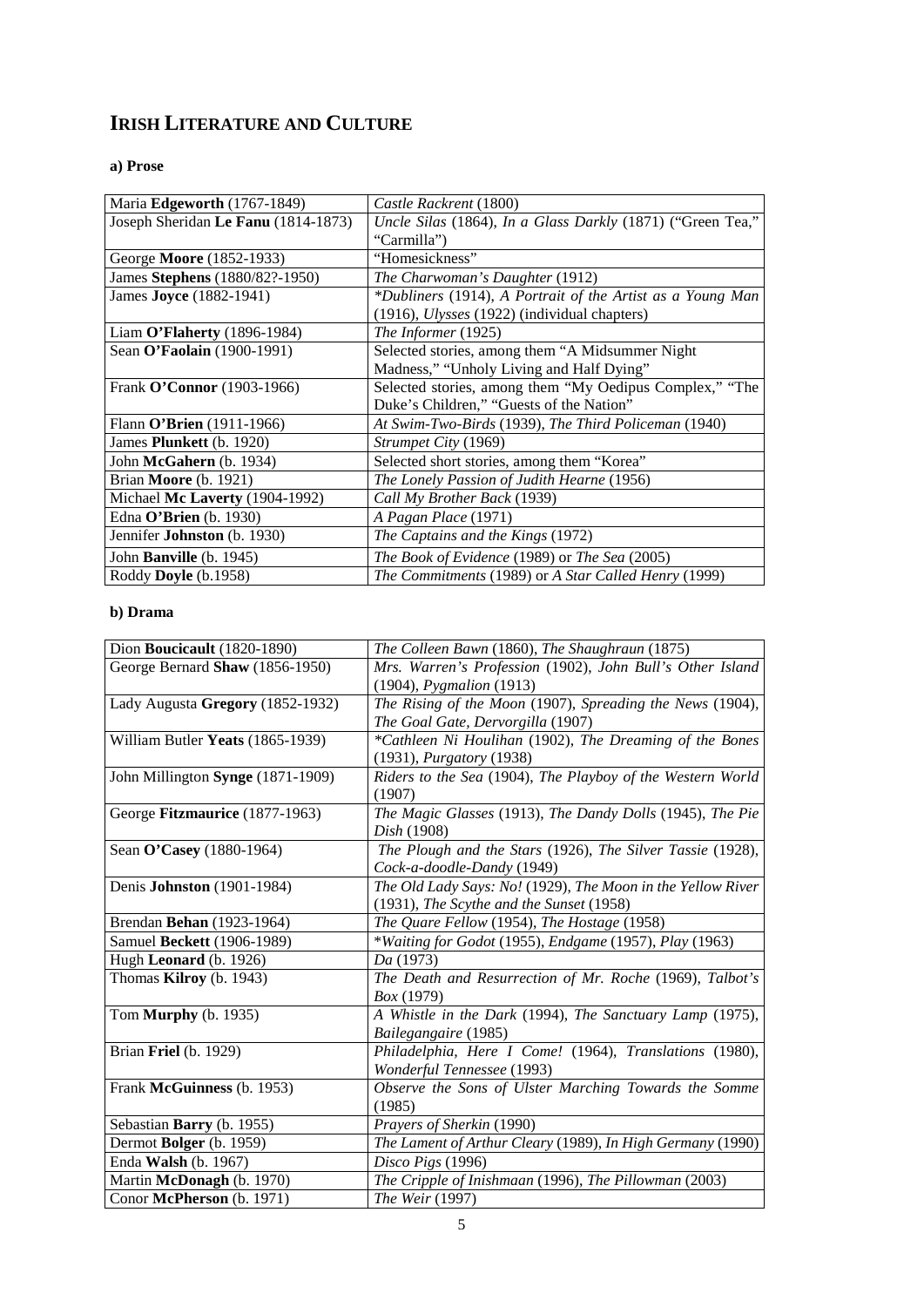#### **c) Poetry**

| William Butler Yeats (1865-1939) | "The Lake Isle of Innisfree," (1893), "The Wild Swans at   |
|----------------------------------|------------------------------------------------------------|
|                                  | Coole" (1917), "The Second Coming" (1919), *"Easter 1916," |
|                                  | (1921), "The Second Coming," (1921), *"Sailing to          |
|                                  | Byzantium" (1927), "The Man and the Echo" (1939)           |
| Austin Clarke (1896-1974)        | Selected poems, among them "The Lost Heifer" (1925), "The  |
|                                  | Scholar" (1929), "The Last Republicans" (1963)             |
| Patrick Kavanagh (1904-1967)     | Selected poems, among them "The Great Hunger," extracts    |
|                                  | (1942), "In Memory of My Mother" (1960), "Innocence"       |
|                                  | (1964)                                                     |
| Louis MacNeice (1907-1963)       | Selected poems, among them "Belfast" (1935), "The Sunlight |
|                                  | on the Garden" (1937), "The Last Ditch" (1940)             |
| Richard Murphy (b. 1927)         | Selected poems, among them "Seals at High Island" (1974),  |
|                                  | "Ice Rink" (1985)                                          |
| Thomas Kinsella (b. 1928)        | Selected poems, among them "Wormwood" (1966), "The         |
|                                  | Dispossessed" (1972)                                       |
| John Montague (b.1929)           | Selected poems, among them "Speech for an Ideal Irish      |
|                                  | Election" (1958), "She Walks Alone (1978)                  |
| Seamus Heaney (b. 1939)          | Selected poems, among them "The Early Purges" (1966),      |
|                                  | "Digging" (1966), * "Bogland" (1969), * "The Tollund Man"  |
|                                  | (1972), "Antaeus" (1975), "Act of Union" (1975), "Station  |
|                                  | Island" (1984)                                             |
| Michael Longley (b. 1939)        | Selected poems, among them "The Adulterer" (1973)          |
| Eavan Boland (b. 1944)           | Selected poems, among them "New Territory" (1967), "The    |
|                                  | Emigrant Irish" (1987)                                     |
| Paul Durcan (b. 1944)            | Selected poems, among them "The Death by Heroin of Sid     |
|                                  | Vicious" (1980), "Bewley's Oriental Café, Westmoreland     |
|                                  | Street" (1985)                                             |
| Tom Paulin (b. 1949)             | Selected poems, among them "Still Century" (1980), "An     |
|                                  | Ulster Unionist Walks the Streets of London" (1987)        |
| Medbh McGuckian (b. 1950)        | Selected poems, among them "Slips" (1982), "Catching       |
|                                  | Geese" (1984)                                              |
| Paul Muldoon (b. 1955)           | Selected poems, among them "Cuba" (1980), "My Father and I |
|                                  | and Billy Two Rivers" (1983)                               |

#### **d) Political Statements on Colonization, Nationalism, a National Literature, and Cosmopolitanism**

| Standish O'Grady (1832-1915)           | <i>History of Ireland I, extracts (1878)</i>       |
|----------------------------------------|----------------------------------------------------|
| Douglas Hyde (1860-1949)               | "The Necessity for De-Anglicising Ireland" (1892)  |
| D.P. Moran ((1869-1936)                | "The Philosophy of Irish Ireland," extracts (1905) |
| William Butler Yeats (1865-1939)       | "A Note on National Drama" (1899)                  |
| John Eglington (1868-1961)             | Literary Ideals in Ireland, extracts (1899)        |
| Patrick Pearse (1879-1916)             | "The Coming Revolution" (1913)                     |
| James Connolly (1868-1916)             | "Sinn Fein, Socialism and the Nation" (1909)       |
| Arthur Griffith, Michael Collins, D.   | The Treaty (1921)                                  |
| Lloyd George, Winston S. Churchill, et |                                                    |
| alii                                   |                                                    |
| Gerry <b>Adams</b> (b. 1948)           | "The Politics of Irish Freedom," extracts (1986)   |

#### **e) Standard Anthology**

*The Field Day Anthology of Irish Writing.* Ed. Seamus Deane. 3 vols. Derry: Field Day Publications / New York: Norton, 1991.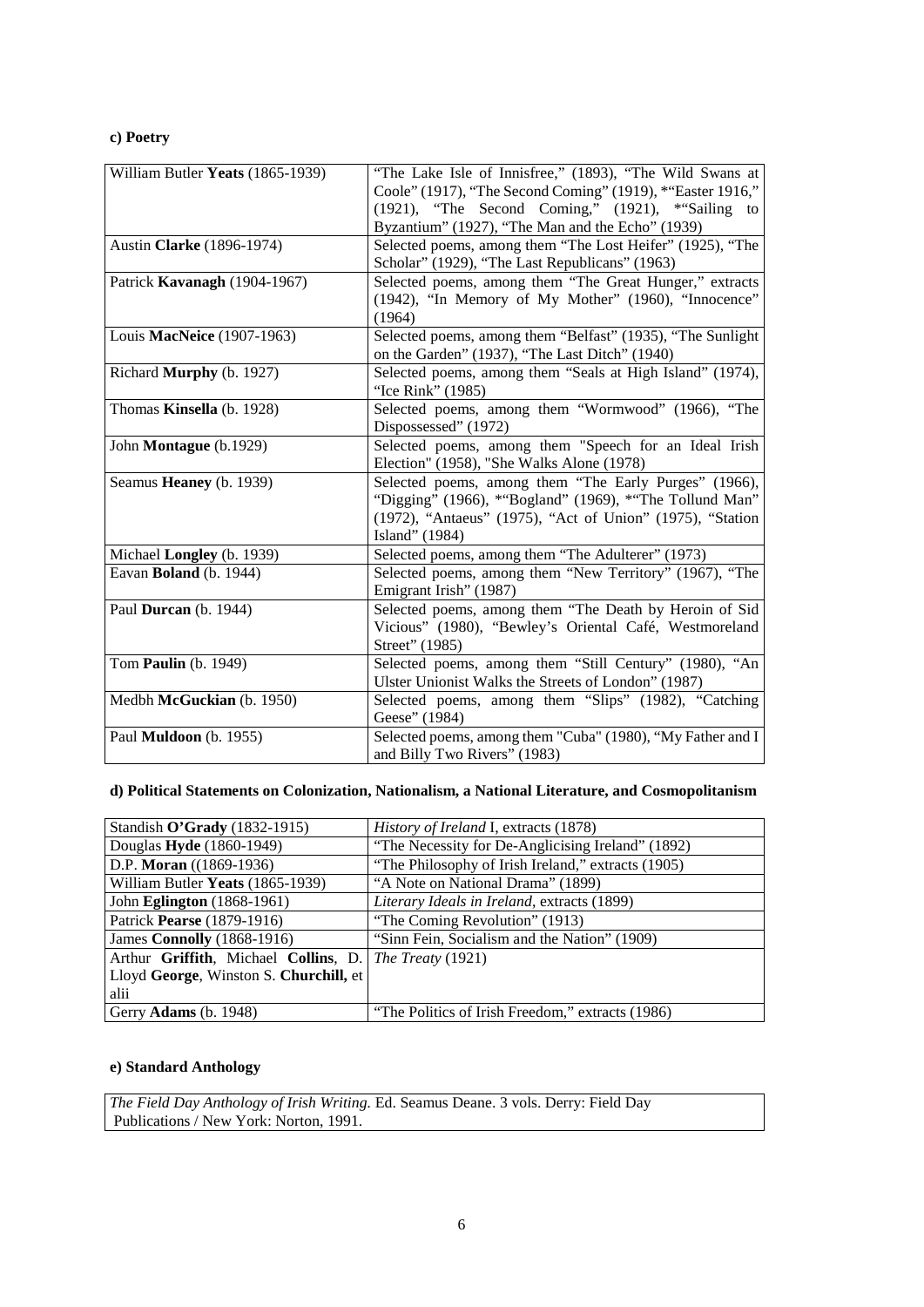## **POSTCOLONIAL LITERATURES**

#### **a) Africa**

Selection of twelve poems from representative readers, *e.g. The Heinemann Book of African Poetry in English*, ed. Adewale Maja-Pearce (Oxford, 1990)

| Olaudah Equiano (1745-1797)         | The Interesting Narrative (1789)           |
|-------------------------------------|--------------------------------------------|
| Olive <b>Schreiner</b> (1855-1920)  | The Story of an African Farm (1883)        |
| Chinua Achebe (1930-2013)           | Things Fall Apart (1958)                   |
| Ayi Kwei Armah (b. 1939)            | The Beautiful Ones Are not yet Born (1968) |
| Doris Lessing (b. 1919)             | Memoirs of a Survivor (1975)               |
| Ngugi Wa Thiong'o (b. 1938)         | Petals of Blood (1977)                     |
| Nadine Gordimer (1923-2014)         | The Pickup $(2001)$                        |
| J.M. Coetzee (b. 1940)              | Foe (1986), *Disgrace (1999)               |
| Tsitsi <b>Dangarembga</b> (b. 1959) | <b>Nervous Condition (1988)</b>            |
| Chimamanda Ngozi Adichie (b. 1977)  | Americanah (2013)                          |
|                                     |                                            |
| Athol <b>Fugard</b> (b. 1932)       | Boesman and Lena (1969)                    |
| Wole Soyinka (b. 1934)              | Death and the King's Horseman (1975)       |

#### **b) The Caribbean**

Selection of twelve poems from representative readers, *e.g. Breaklight: An Anthology of Caribbean Poetry*, ed. Andrew Salkey (London, 1971)

| Claude McKay (1890-1948)         | Banana Bottom (1933)                                         |
|----------------------------------|--------------------------------------------------------------|
| Jean Rhys (?1890-1979)           | <i>*Wide Sargasso Sea</i> (1966)                             |
| Derek Walcott (1930-2017)        | <i>Omeros</i> (1990)                                         |
| V.S. Naipaul (b. 1932)           | A House for Mr Biswas (1961)                                 |
| Jamaica <b>Kincaid</b> (b. 1949) | At the Bottom of the River (1983), The Autobiography of $Mv$ |
|                                  | Mother (1996)                                                |
| Caryl <b>Phillips</b> (b. 1958)  | Cambridge (1991)                                             |
| Nalo Hopkinson (b. 1960)         | "The Glass Bottle Trick" (2000), Midnight Robber (2000)      |

#### **c) South Asia**

Selection of twelve poems from representative readers, *e.g. Indian Poetry in English: A Literary History and Anthology*, ed. A.N. Dwivedi (New Delhi, 1980)

| R.K. <b>Narayan</b> (b. 1906)   | $\mid$ The Guide (1958)        |
|---------------------------------|--------------------------------|
| Anita <b>Desai</b> (b. 1937)    | Clear Light of the Day (1980)  |
| Salman <b>Rushdie</b> (b. 1947) | Midnight's Children (1981)     |
| Rohinton Mistry (b. 1952)       | $A$ Fine Balance (1995)        |
| Arundathi <b>Rov</b> $(*1961)$  | The God of Small Things (1997) |

#### **d) Australia/New Zealand**

Selection of twelve poems from representative readers, *e.g. The Penguin Book of Australian Verse,* ed. Harry P. Heseltine (Ringwood, Victoria, 1972) and *The Penguin Book of New Zealand Poetry*, ed. Miriam Evans *et al.* (Auckland, 1989)

| Patrick <b>White</b> (1912-1990) | $V$ oss (1957)                              |
|----------------------------------|---------------------------------------------|
| David <b>Malouf</b> (b. 1934)    | <i>Johnno</i> (1975)                        |
| Albert Wendt (b. 1939)           | Leaves of the Banyan Tree (1979)            |
| Peter Carey (b. 1943)            | Oscar and Lucinda (1988), Jack Maggs (1997) |
| Keri <b>Hulme</b> (b. $1947$ )   | The Bone People (1983)                      |
| Sally <b>Morgan</b> (b. 1951)    | $Mv$ Place (1987)                           |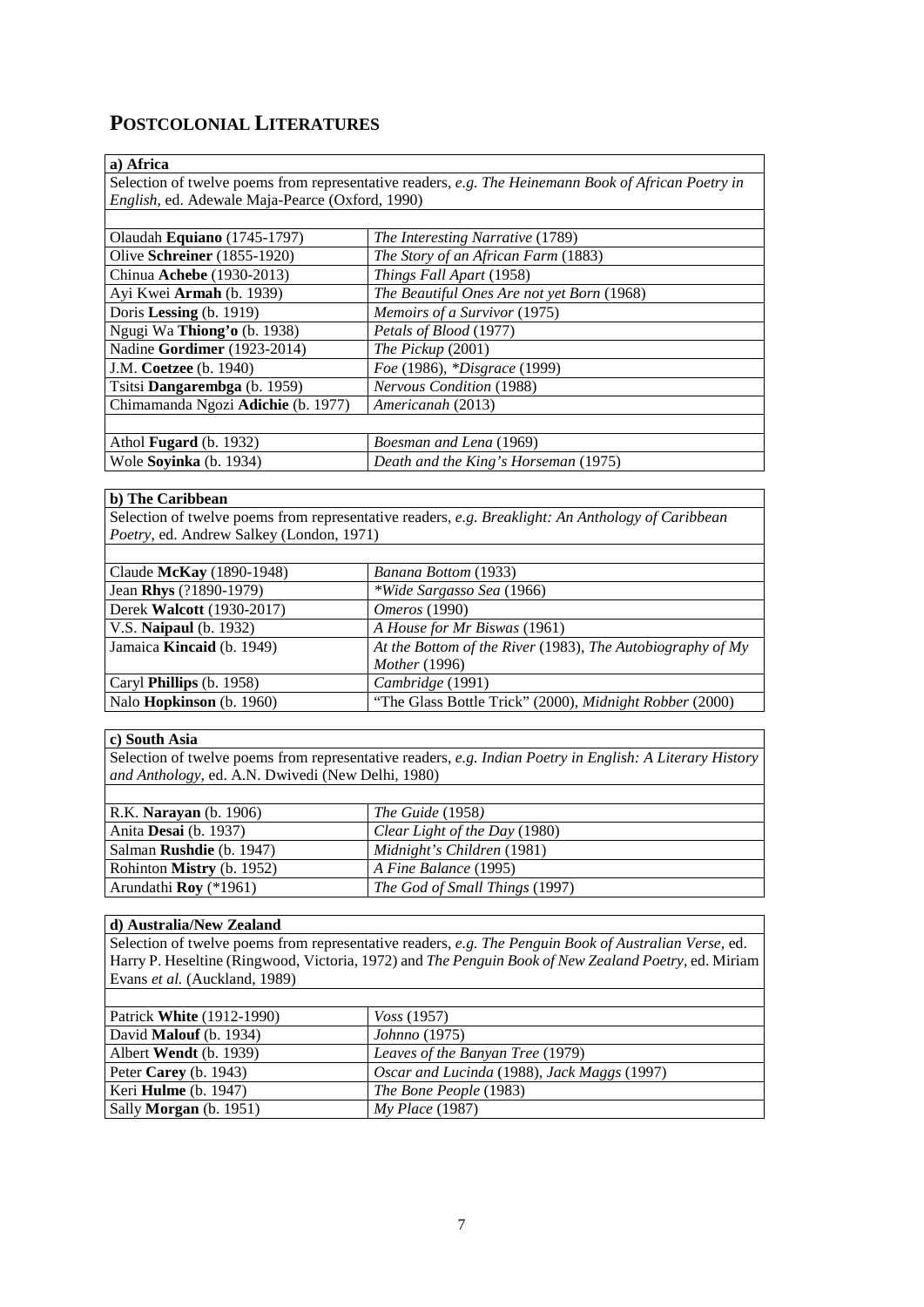## **U.S. AMERICAN LITERATURE AND CULTURE**

| Christopher Columbus (1451-1506)     | "Letter to Luis Santangel Regarding the First Voyage" (1493) |
|--------------------------------------|--------------------------------------------------------------|
| Bartolomé de las Casas (1474-1566)   | The Very Brief Relation of the Devastation of the Indies     |
|                                      | $(1552)$ ; extracts                                          |
| Thomas <b>Harriot</b> $(1560-1621)$  | "A Brief Report of the New Found Land of Virginia" (1588)    |
| John Smith (1580-1632)               | "A True Relation" (1608), General History of Virginia, New   |
|                                      | England and the Summer Isles (1624); extracts                |
| William <b>Bradford</b> (1590-1657)  | Of Plymouth Plantation (1630-50); extracts                   |
| John <b>Winthrop</b> (1588-1649)     | *A Model of Christian Charity (1630)                         |
| Anne <b>Bradstreet</b> (c.1612-1672) | Selected poems, among them *"The Author to Her Book"         |
|                                      | (1678), ***To My Dear and Loving Husband" (1678)             |
| Mary Rowlandson (c. 1636-1711)       | "Narrative of the Captivity and Restoration" (1682)          |
| Edward Taylor (c.1642-1729)          | Selected poems, among them "Meditation 8 (First Series)"     |
|                                      | (1684), *"Huswifery" (undated; publ. 1939)                   |
| Samuel Sewall (1652-1730)            | The Diary of Samuel Sewall (1673-1729); extracts             |
| Jonathan Edwards (1703-1758)         | "Personal Narrative" [Spiritual Autobiography] (1740),       |
|                                      | "Sinners in the Hands of An Angry God" (1741)                |

# **1. COLONIAL PERIOD / 15th through 18th CENTURY**

# **2. REVOLUTIONARY PERIOD AND EARLY REPUBLIC / 18th CENTURY**

| Benjamin Franklin (1706-1790)         | <i>*The Autobiography</i> (1771-1790); extracts. Further selections |
|---------------------------------------|---------------------------------------------------------------------|
|                                       | of writings, among them "The Way to Wealth" (1757)                  |
| Samson Occom (1723-1792)              | "A Short Narrative of My Life" (1768)                               |
| Thomas Jefferson et al.               | *"The Declaration of Independence" (1776)                           |
| Thomas <b>Jefferson</b> $(1734-1826)$ | Notes on the State of Virginia; esp. Query XIX (1787), "First       |
|                                       | Inaugural Address" (1801)                                           |
| Hector St. John de Crèvecoeur         | Letters from an American Farmer (1782); among them Letter           |
| $(1735-1813)$                         | III ("What is an American?"), Letters IX, XII                       |
| Thomas Paine (1737-1809)              | Common Sense (1776)                                                 |
| James Madison (1751-1836)             | "Federalist No.10" (1788)                                           |
| James <b>Madison</b> et. al.          | *"The Constitution of the United States" (1787/89)                  |
| Philip Freneau (1752-1832)            | Selected poems, among them "On the Emigration to America"           |
|                                       | and Peopling the Western Country" (1785), "Indian Burying           |
|                                       | Ground" (1788)                                                      |
| Phillis Wheatley (c. 1753-1784)       | Selected poems, among them *"On Being Brought From                  |
|                                       | Africa to America" (1773), "To the University of Cambridge,         |
|                                       | New England" (1767)                                                 |
| Joel Barlow (1754-1812)               | "The Hasty Pudding" (1793/1812)                                     |
| Alexander Hamilton (1755-1804)        | "On Manufactures" (1791)                                            |
| John <b>Marshall</b> (1755-1835)      | "William Marbury v. James Madison, Secretary of State of the        |
|                                       | United States, 5 US 137" (1803)                                     |
| Royall Tyler (1757-1826)              | The Contrast (1787); esp. "Prologue"                                |
| Charles Brockden Brown (1771-1810)    | Wieland (1798), Edgar Huntly (1799)                                 |

# **3. 19th CENTURY I**

| Washington <b>Irving</b> (1783-1859)   | *"Rip Van Winkle" (1819), "The Legend of Sleepy Hollow" |
|----------------------------------------|---------------------------------------------------------|
|                                        | (1820); further extracts from The Sketch Book (1819-20) |
| James Fenimore Cooper (1789-1851)      | The Pioneers (1823), The Last of the Mohicans (1826)    |
| William C. Bryant (1794-1878)          | Selected poems, among them "Thanatopsis" (1814), "To a  |
|                                        | Waterfowl" (1815), "The Prairies" (1833)                |
| William <b>Apess</b> (1798-1839)       | Excerpts from A Son of the Forest (1829)                |
| Ralph Waldo <b>Emerson</b> (1803-1882) | Selected essays, among them *"Nature" (1836), "The      |
|                                        | American Scholar" (1837)                                |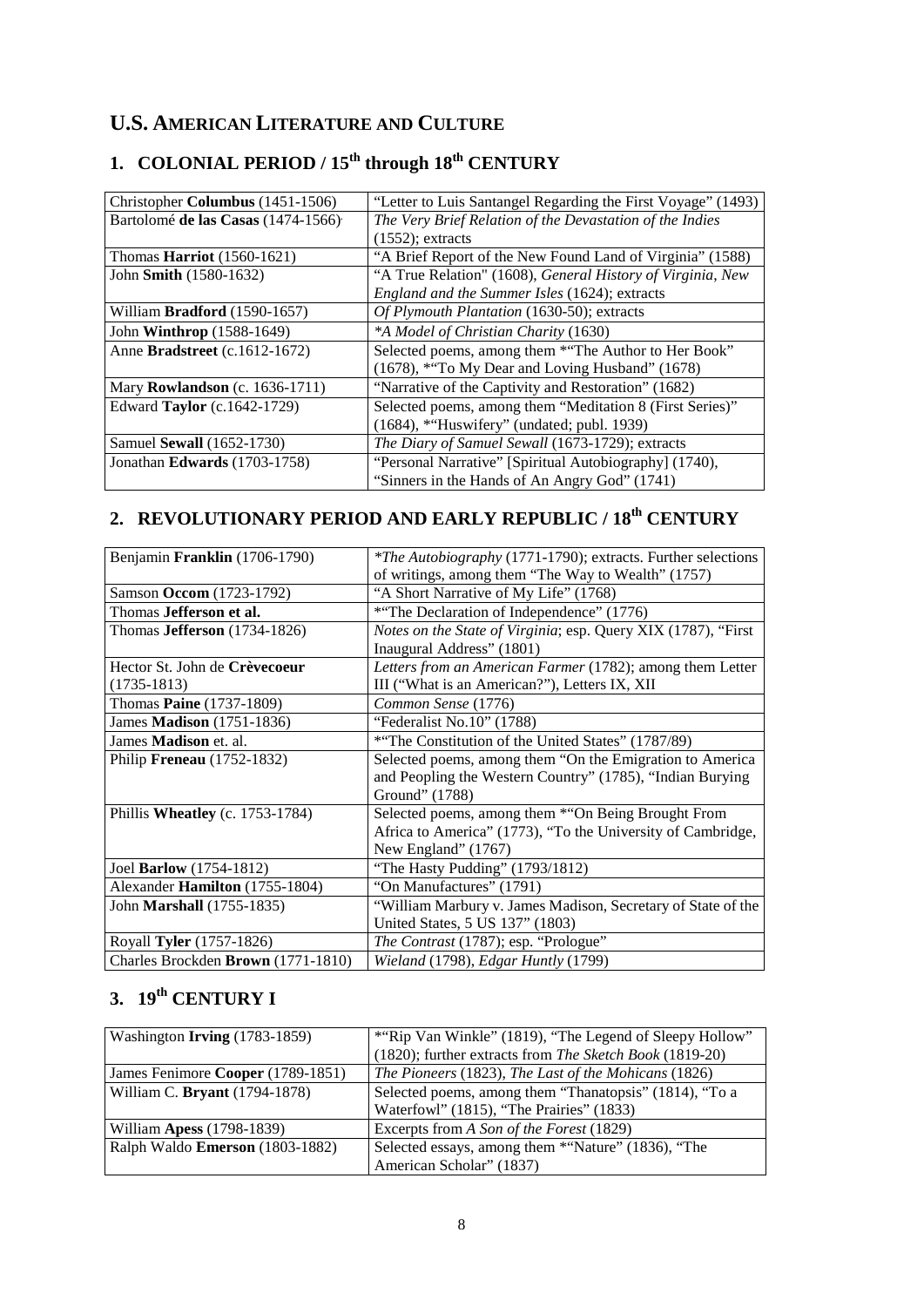| Nathaniel Hawthorne (1804-1864)      | <i>*The Scarlet Letter</i> (1850)                                                                                     |
|--------------------------------------|-----------------------------------------------------------------------------------------------------------------------|
|                                      | Selected stories, among them "My Kinsman Major Molineux"                                                              |
|                                      | (1832), *"Young Goodman Brown" (1835),                                                                                |
|                                      | "Wakefield" (1835), "The Maypole of Merrymount" (1835),                                                               |
|                                      | "The Minister's Black Veil" (1836), "Rappaccini's Daughter"                                                           |
|                                      | (1844), "Roger Malvin's Burial" (1846)                                                                                |
| Henry W. Longfellow (1807-1882)      | Selected poems, among them "A Psalm of Life" (1838)                                                                   |
| Edgar Allan Poe (1809-1849)          | Selected stories, among them *"The Fall of the House of                                                               |
|                                      | Usher" (1839), "The Man of the Crowd" (1840), "The                                                                    |
|                                      | Murders in the Rue Morgue" (1841), *"The Masque of the Red                                                            |
|                                      | Death" (1842), *"The Purloined Letter" (1844)                                                                         |
|                                      | Theoretical texts: "Twice-Told Tales. By Hawthorne" (1842),                                                           |
|                                      | *"The Philosophy of Composition" (1846), "The Poetic                                                                  |
|                                      | Principle" (1850)                                                                                                     |
|                                      | Selected poems, among them "The Raven" (1845)                                                                         |
| Abraham Lincoln (1809-1865)          | *"The Gettysburg Address" (1863)                                                                                      |
| Margaret Fuller (1810-1850)          | Woman in the Nineteenth Century (1845)                                                                                |
| Harriet Beecher Stowe (1811-1896)    | *Uncle Tom's Cabin (1852)                                                                                             |
| John L. O'Sullivan (1813-1895)       | "Annexation" (1845)                                                                                                   |
| Harriet Jacobs (c. 1813-1897)        | Incidents in the Life of a Slave Girl (1861)                                                                          |
| Elizabeth Cady Stanton (1815-1902)   | "The Seneca Falls Declaration" (1848)                                                                                 |
| Henry David Thoreau (1817-1862)      | *Walden (1854), "Civil Disobedience" (1849)                                                                           |
| Frederick Douglass (1818-1895)       | Narrative of the Life of Frederick Douglass, an American                                                              |
|                                      | Slave (1845)                                                                                                          |
| Herman Melville (1819-1891)          | $*Moby Dick(1851)$                                                                                                    |
|                                      | Selected stories, among them "Bartleby, the Scrivener"                                                                |
|                                      | (1853), "Benito Cereno" (1855), "Billy Budd, Sailor" (1891)                                                           |
| Walt Whitman (1819-1892)             | "Preface" to Leaves of Grass (1855), *"Song of Myself"                                                                |
|                                      | (1855) and further poems, among them "There Was a Child                                                               |
|                                      | Went Forth" (1855), "Crossing Brooklyn Ferry" (1856), "Out                                                            |
|                                      | of the Cradle Endlessly Rocking" (1859), *"Facing West From<br>California's Shores" (1860), "Passage to India" (1871) |
| Emily Dickinson (1830-1886)          | Selected poems, among them "These are the days when Birds                                                             |
|                                      | come back" (1859), "Safe in their Alabaster Chambers" (1859;                                                          |
|                                      | 1861), "I felt a Funeral in my Brain" (1861), "A Bird came                                                            |
|                                      | down the Walk" (1862), *"Because I Could Not Stop For                                                                 |
|                                      | Death" (1863), ***To make a prairie it takes a clover and a bee"                                                      |
|                                      | (1896)                                                                                                                |
| Mark Twain (1835-1910)               | The Notorious Jumping Frog of Calaveras County" (1865),                                                               |
|                                      | "Fenimore Cooper's Literary Offenses" (1895)                                                                          |
|                                      | *Adventures of Huckleberry Finn (1890)                                                                                |
| Bret Harte (1836-1902)               | "The Outcasts of Poker Flat" (1869)                                                                                   |
| Henry Billings Brown (1836-1913)     | "Plessy v. Ferguson" (1896)                                                                                           |
| William Dean Howells (1837-1920)     | The Rise of Silas Lapham (1885)                                                                                       |
| Henry <b>James</b> (1843-1916)       | *"Daisy Miller" (1878), "The Art of Fiction" (1884), "The                                                             |
|                                      | Real Thing" (1892), "The Turn of the Screw" (1898), The                                                               |
|                                      | Ambassadors (1903)                                                                                                    |
| Sarah Orne Jewett (1849-1909)        | "A White Heron" (1886)                                                                                                |
| Kate Chopin (1850-1904)              | "At the 'Cadian Ball" (1892), "The Storm" (1898), *The                                                                |
|                                      | Awakening (1899)                                                                                                      |
| Mary E.W. Freeman (1852-1930)        | "A New England Nun" (1891)                                                                                            |
| Booker T. Washington (1856-1915)     | "Atlanta Exposition Address" (1895)                                                                                   |
| Hamlin Garland (1860-1940)           | Main-Travelled Roads (1891); extracts, among them "Under                                                              |
|                                      | the Lion's Paw" (1889)                                                                                                |
| Charlotte Perkins Gilman (1860-1940) | *"The Yellow Wallpaper" (1892)                                                                                        |
| Ida B. Wells (1862-1931)             | "A Red Record" (1895)                                                                                                 |
| Albert Beveridge (1863-1927)         | "America's Destiny" (1900)                                                                                            |
| Stephen Crane (1871-1900)            | <i>*The Red Badge of Courage</i> (1895)                                                                               |
|                                      | Selected stories, among them "The Open Boat" (1897), "The                                                             |
|                                      | Blue Hotel" (1898), "The Bride Comes to Yellow Sky" (1898)                                                            |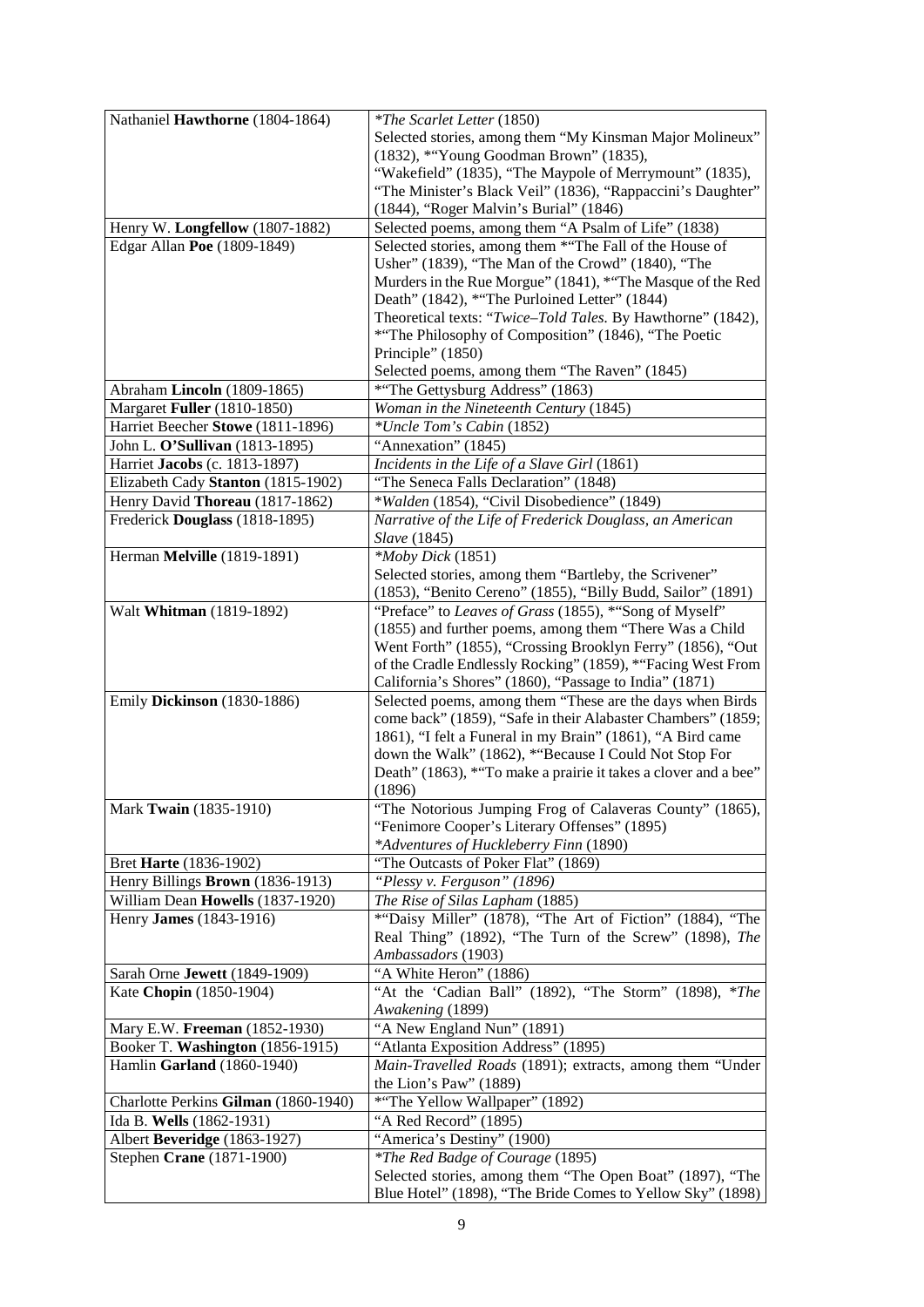# **4. 20th CENTURY I**

## **a) Prose**

| Edith Wharton (1862-1937)         | The Age of Innocence (1920)                                                              |
|-----------------------------------|------------------------------------------------------------------------------------------|
| Sui Sin Far/Edith Maude Eaton     | Mrs. Spring Fragrance (1912)                                                             |
| $(1865-1914)$                     |                                                                                          |
| Frank Norris (1870-1902)          | The Octopus (1901)                                                                       |
| Theodore Dreiser (1871-1945)      | Sister Carrie (1900)                                                                     |
| Ellen Glasgow (1873-1945)         | The Romantic Comedians (1926)                                                            |
| Willa Cather (1873-1947)          | $My$ Ántonia (1918)                                                                      |
| Gertrude Stein (1874-1946)        | Three Lives (1909)                                                                       |
| Sherwood Anderson (1876-1941)     | Winesburg, Ohio (1919), esp. * "Hands"; "The Egg" (1920), "I<br>Want to Know Why" (1933) |
| Upton Sinclair (1878-1968)        | The Jungle (1906)                                                                        |
| George C. Marshall (1880-1959)    | "Report on the Plan for European Recovery" (1948)                                        |
| Franklin D. Roosevelt (1882-1945) | "The Four Freedoms" (1941)                                                               |
| Sinclair Lewis (1885-1951)        | Babbitt (1922)                                                                           |
| Randolph Bourne (1886-1918)       | "Trans-National America" (1916)                                                          |
| Claude McKay (1890-1948)          | Home to Harlem (1928)                                                                    |
| Zora Neale Hurston (1891-1960)    | *Their Eyes Were Watching God (1937)                                                     |
| Jean Toomer (1894-1967)           | Cane (1923)                                                                              |
| F. Scott Fitzgerald (1896-1940)   | <i>*The Great Gatsby</i> (1925)                                                          |
| John Dos Passos (1896-1970)       | Manhattan Transfer (1925); one part of the U.S.A.-Trilogy                                |
|                                   | (1938), e.g. Nineteen-Nineteen (1932)                                                    |
| William Faulkner (1897-1962)      | <i>*The Sound and the Fury (1929)</i>                                                    |
|                                   | Selected stories, among them *"A Rose for Emily" (1930),                                 |
|                                   | "That Evening Sun" (1931), "Dry September" (1931),                                       |
|                                   | "Barn Burning" (1938),                                                                   |
| Ernest Hemingway (1899-1961)      | The Sun Also Rises (1926), A Farewell to Arms (1929)                                     |
|                                   | Selected stories, among them "Indian Camp" (1924), "Cat in                               |
|                                   | the Rain" (1925), "The Killers" (1927), *"A Clean                                        |
|                                   | Well-Lighted Place" (1933)                                                               |
| Thomas Wolfe (1900-1938)          | Look Homeward, Angel (1929)                                                              |
| John Steinbeck (1902-1968)        | The Grapes of Wrath (1939), Of Mice and Men (1937)                                       |
| Horace M. Kallen (1902-1975)      | "Democracy versus the Melting-Pot: A Study of American                                   |
|                                   | Nationality" (1915)                                                                      |
| Nathanael West (1903-1940)        | A Cool Million (1934), Day of the Locust (1939)                                          |
| D'Arcy McNickle (1904-1977)       | The Surrounded (1936)                                                                    |
| Richard Wright (1908-1960)        | Native Son (1940), "The Man Who Was Almost a Man"<br>(1939)                              |

## **b) Drama**

| Eugene O'Neill (1888-1953)        | *Emperor Jones (1920), The Hairy Ape (1922), All God's<br>Chillun Got Wings (1924), A Long Day's Journey into Night<br>(1956) |
|-----------------------------------|-------------------------------------------------------------------------------------------------------------------------------|
| Elmer Rice $(1892-1967)$          | The Adding Machine (1923)                                                                                                     |
| Thornton Wilder (1897-1975)       | * <i>Our Town</i> $(1938)$                                                                                                    |
| Clifford <b>Odets</b> (1906-1963) | <i>Waiting for Lefty</i> (1935)                                                                                               |
| Tennessee Williams (1911-1983)    | The Glass Menagerie (1945), *A Streetcar Named Desire                                                                         |
|                                   | $(1947)$ , <i>Cat on a Hot Tin Roof</i> $(1955)$                                                                              |
| Arthur <b>Miller</b> (b. 1915)    | *Death of a Salesman (1949), The Crucible (1953)                                                                              |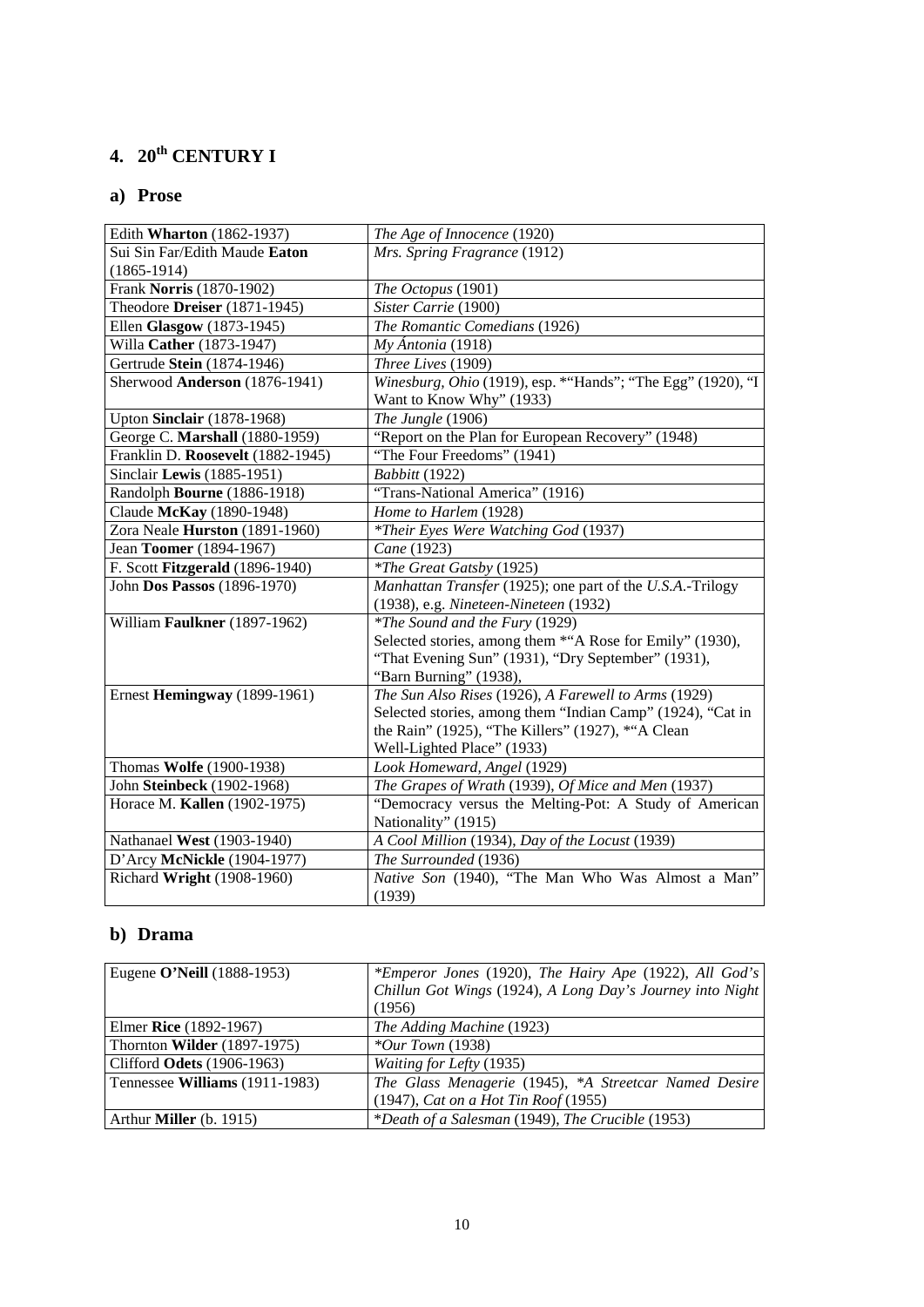## **c) Poetry**

| Robert <b>Frost</b> (1874-1963)            | Selected poems, among them "The Vantage Point" (1913),       |
|--------------------------------------------|--------------------------------------------------------------|
|                                            | "After Apple Picking" (1914), "Mending Wall" (1914), "The    |
|                                            | Road Not Taken" (1916), "Birches" (1916), *"Stopping By      |
|                                            | Woods on a Snowy Evening" (1923), "Spring Pools" (1928)      |
| Carl <b>Sandburg</b> (1878-1967)           | Selected poems, among them "Chicago" (1914), "Fog"           |
|                                            | $(1916)$ , "Grass" $(1918)$                                  |
| Wallace <b>Stevens</b> (1879-1955)         | Selected poems, among them "Sunday Morning" (1915),          |
|                                            | "Anecdote of the Jar" (1923), "Thirteen Ways of Looking at a |
|                                            | Blackbird" (1931), "The Idea of Order at Key West" (1936)    |
| William Carlos <b>Williams</b> (1883-1963) | Selected poems, among them "The Young Housewife" (1916),     |
|                                            | "To a Solitary Disciple" (1917), "Spring and All" (1923),    |
|                                            | *"The Red Wheelbarrow" (1923)                                |
| Ezra <b>Pound</b> (1885-1972)              | Selected poems, among them "A Pact" (1913), *"In a Station   |
|                                            | of the Metro" (1913), "A Retrospect" (1918), "Hugh Selvyn    |
|                                            | Mauberly (Life and Contacts)" (1920), "How to Read" (1931)   |
| T.S. Eliot (1888-1965)                     | Selected poems, among them *"The Love Song of J. Alfred      |
|                                            | Prufrock" (1915), The Waste Land (1922)                      |
|                                            | Essays, among them "Tradition and the Individual Talent"     |
|                                            | (1919)                                                       |
| Langston Hughes (1902-1967)                | Selected poems, among them "The Negro Speaks of Rivers"      |
|                                            | (1921), "Theme for English B." (1951), "Harlem" (1967)       |

# **5. 20th CENTURY II and 21st CENTURY**

## **a) Prose**

| Katherine Anne Porter (1890-1980)   | Selected stories, among them "Flowering Judas" (1929), "Old<br>Mortality" (1939) |
|-------------------------------------|----------------------------------------------------------------------------------|
| Earl <b>Warren</b> (1891-1974)      | "Brown v. The Board of Education of Topeka" (1954)                               |
| Vladimir Nabokov (1899-1977)        | Lolita (1955), Pale Fire (1962)                                                  |
| Eudora Welty (b. 1909)              | Selected stories, among them "Petrified Man" (1941), "No                         |
|                                     | Place For You, My Love" (1952)                                                   |
| John Cheever (1912-1982)            | Selected stories, among them "The Enormous Radio," (1953)                        |
|                                     | "Country Husband," (1956) "The Swimmer" (1964)                                   |
| Bernard Malamud (1914-1986)         | The Assistant (1957)                                                             |
| Ralph Ellison (1914-1994)           | *Invisible Man (1952)                                                            |
| Saul Bellow (b. 1915)               | Dangling Man (1944), Henderson, the Rain King (1959)                             |
| John F. Kennedy (1917-1963)         | "Inaugural Address" (1961)                                                       |
| Jerome D. Salinger (b. 1919)        | <i>*The Catcher in the Rye</i> (1951)                                            |
| Isaac Asimov (1919-1992)            | I, Robot (1950), "Nightfall" (1941)                                              |
| Ray Bradbury (1920-2012)            | <i>Fahrenheit</i> 451 (1953)                                                     |
| Betty Friedan (b. 1921)             | The Feminine Mystique (1963); extracts                                           |
| Jack Kerouac (1922-1969)            | On the Road (1957)                                                               |
| Kurt Vonnegut (b. 1922)             | *Slaughterhouse Five (1969)                                                      |
| Joseph Heller (1923-1999)           | Catch 22 (1961)                                                                  |
| Norman Mailer (b. 1923)             | The Naked and the Dead (1948), "The White Negro" (1957)                          |
| James Baldwin (1924-1987)           | Go Tell It on the Mountain (1953)                                                |
| Flannery O'Connor (1925-1964)       | Selected stories, among them "Everything That Rises Must                         |
|                                     | Converge" (1965), "The Life You Save May be Your Own"                            |
|                                     | (1955), "Good Country People" (1955), *"A Good Man Is                            |
|                                     | Hard to Find" (1955)                                                             |
| John Hawkes (1925-1998)             | The Cannibal (1949)                                                              |
| Philip K. Dick (1928-1982)          | Do Androids Dream of Electric Sheep? (1968)                                      |
| Martin Luther King, Jr. (1929-1968) | "I Have a Dream" (1963)                                                          |
| Ursula K. LeGuin $(b. 1929)$        | The Left Hand of Darkness (1969), The Dispossessed (1974),                       |
|                                     | "The Ones Who Walk Away from Omelas" (1973)                                      |
| John Barth (b. 1930)                | The Sot-Weed Factor (1967), *Lost in the Funhouse (1968)                         |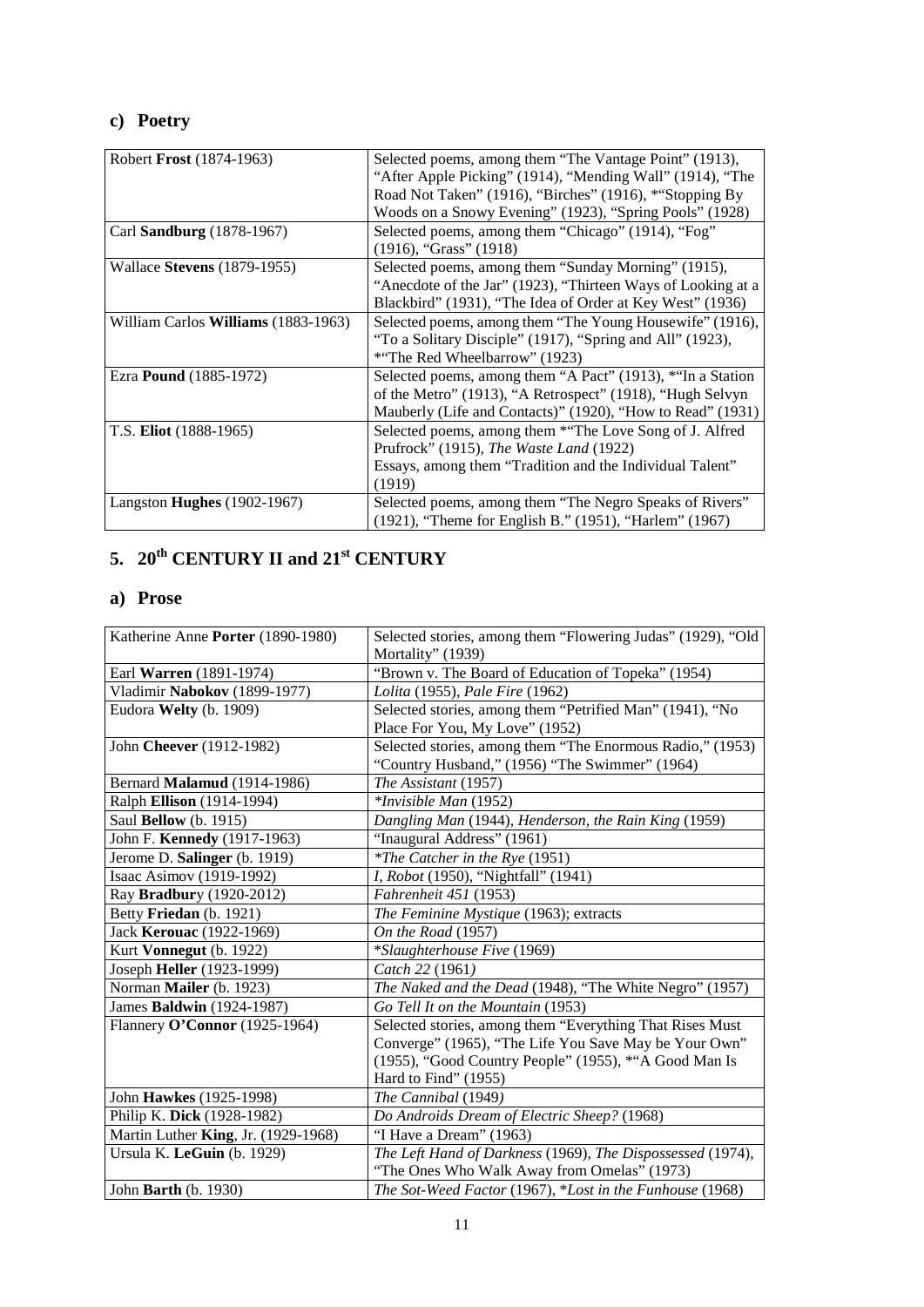| Tom Wolfe (b. 1931)               | The Electric Kool-Aid Acid Test (1968), The Bonfire of the   |
|-----------------------------------|--------------------------------------------------------------|
|                                   | Vanities (1987)                                              |
| Donald Barthelme (1931-1989)      | Snow White (1967)                                            |
|                                   | Selected stories, among them "The Balloon" (1968),           |
|                                   | "Paraguay" (1970)                                            |
| E.L. Doctorow (b. 1931)           | Book of Daniel (1971), Ragtime (1975)                        |
| Toni Morrison (b. 1931)           | *Beloved (1987), Paradise (1997), A Mercy (2008)             |
| John Updike (1932-2009)           | Couples (1968), The Witches of Eastwick (1984), Terrorist    |
|                                   | (2006)                                                       |
| Cormac McCarthy (b. 1933)         | Suttree (1979) or Blood Meridian (1985), *The Road (2006)    |
| Philip Roth (b. 1933)             | Portnoy's Complaint (1969)                                   |
| Don DeLillo (b. 1936)             | White Noise (1985), Underworld (1997), Falling Man (2007)    |
| Gerald Vizenor (b. 1941)          | The Heirs of Columbus (1991)                                 |
| N. Scott Momaday (b. 1934)        | *House Made of Dawn (1968), The Way to Rainy Mountain        |
|                                   | (1969)                                                       |
| Ken Kesey (b. 1935)               | One Flew over the Cuckoo's Nest (1962)                       |
| Thomas Pynchon (b. 1937)          | <i>*The Crying of Lot 49</i> (1966); "Entropy" (1960)        |
| Joyce Carol Oates (b. 1938)       | Selected stories, among them "How I Contemplated the World   |
|                                   | from the Detroit House of Correction and Began My Life Over  |
|                                   | Again" (1984)                                                |
| Maxine Hong Kingston (b. 1940)    | <i>*The Woman Warrior</i> (1976)                             |
| Alice Walker (b. 1944)            | *The Color Purple (1982); "Everyday Use" (1973)              |
| Richard Ford (b. 1944)            | The Sportswriter (1986); Independence Day (1995)             |
| Bret Easton Ellis (b. 1946)       | American Psycho (1991)                                       |
| Paul Auster (b. 1947)             | The New York Trilogy (City of Glass, 1985), Man in the Dark  |
|                                   | (2008), 4321(2017)                                           |
| Art Spiegelman (b. 1948)          | *Maus I: A Survivor's Tale: My Father Bleeds History (1986); |
|                                   | Maus II: A Survivor's Tale: And Here My Troubles Began       |
|                                   | (1991)                                                       |
| Leslie Marmon Silko (b. 1948)     | *Ceremony (1977), "The Man to Send Rainclouds" (1982)        |
| T. C. Boyle (b. 1948)             | *The Tortilla Curtain (1995), A Friend of the Earth (2000)   |
| Amy Tan (b. 1952)                 | The Joy Luck Club (1989)                                     |
| Louise Erdrich (b. 1954)          | Love Medicine (1984), The Round House (2012)                 |
| Sandra Cisneros (b. 1954)         | The House on Mango Street (1984)                             |
| Tama Janowitz (b. 1957)           | A Cannibal in Manhattan (1987)                               |
| Siri Hustvedt (b. 1955)           | What I Loved (2003), The Sorrows of an American (2008)       |
| Jay McInerney (b. 1955)           | Bright Lights, Big City (1984)                               |
| Richard Powers (b. 1957)          | Galatea 2.2 (1995), The Echo Maker (2006)                    |
| Jonathan <b>Franzen</b> (b. 1959) | The Corrections (2001), Freedom (2010)                       |
| David Foster Wallace (1962-2008)  | Infinite Jest (1996)                                         |
| Jennifer Egan (b. 1962)           | A Visit from the Goon Squad (2011), Black Box (2014)         |
| Chuck Palahniuk (b. 1962)         | Fight Club (1996)                                            |
| Donna Tartt (b. 1963)             | The Secret History (1992), The Goldfinch (2014)              |
| Sherman Alexie (b. 1966)          | The Lone Ranger and Tonto Fistfight in Heaven (1993)         |
| Gene Luen Yang (b. 1973)          | American Born Chinese (2006)                                 |
| Stephen Graham Jones (b. 1972)    | Ledfeather (2008)                                            |
| Jonathan Safran Foer (b. 1977)    | *Extremely Loud and Incredibly Close (2005)                  |

### **b) Drama**

| Alice Childress (1920-1994)                         | Wine in the Wilderness (1969)                                               |
|-----------------------------------------------------|-----------------------------------------------------------------------------|
| Edward Albee (b. 1928)                              | <i>The Zoo Story</i> (1959), * <i>Who's Afraid of Virginia Woolf</i> (1962) |
| Lorraine <b>Hansberry</b> (b. 1932)                 | $*$ Raisin in the Sun (1959)                                                |
| Imanu Amiri <b>Baraka</b> (Leroi <b>Jones</b> ) (b. | $*Dutchman (1964), The Slave (1964)$                                        |
| 1934)                                               |                                                                             |
| Sam Shepard (b. 1943)                               | <i>Buried Child</i> (1978), <i>True West</i> (1980)                         |
| August Wilson (b. 1945)                             | The Piano Lesson (1990)                                                     |
| Suzan-Lori Parks (b. 1946)                          | The America Play (1994)                                                     |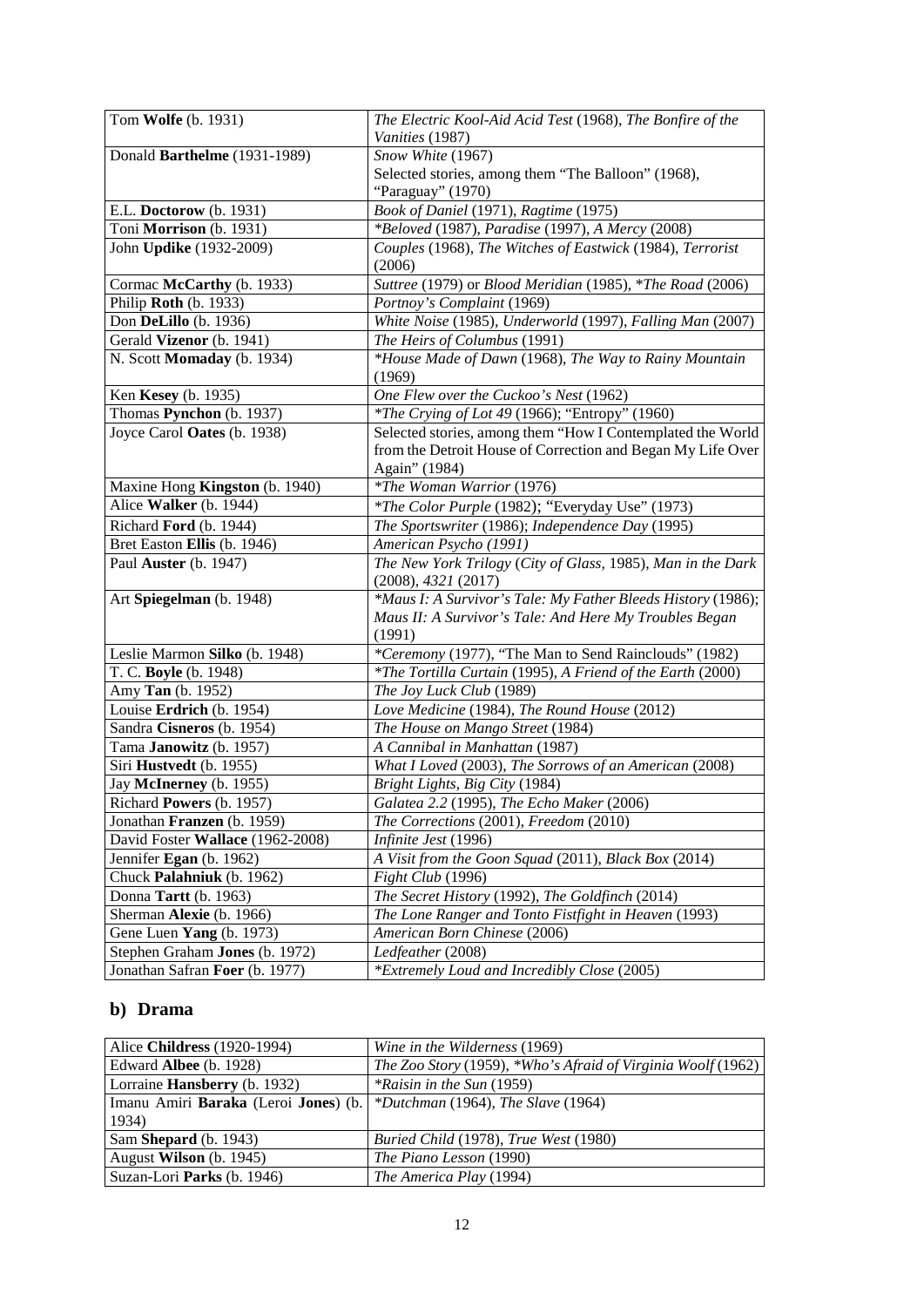| David Mamet (b. 1947)              | American Buffalo (1975), Glengarry Glen Ross (1982),     |
|------------------------------------|----------------------------------------------------------|
|                                    | <i>Oleanna</i> (1992)                                    |
| Marsha <b>Norman</b> (b. 1947)     | Night, Mother (1983)                                     |
| Ntozake Shange (b. 1948)           | for colored girls who have considered suicide / when the |
|                                    | rainbow is enuf $(1976)$                                 |
| Tony <b>Kushner</b> (b. 1956)      | *Angels in America (1993)                                |
| Hanay Geiogamah (b. 1945)          | Body Indian (1972)                                       |
| Wendy Wasserstein (1950-2006)      | The Heidi Chronicles (1988)                              |
| Paula <b>Vogel</b> (b. 1953)       | How I Learned to Drive (1997)                            |
| David Henry <b>Hwang</b> (b. 1957) | M. Butterfly (1988)                                      |
| Neil LaBute (b. 1963)              | <i>*The Mercy Seat (2002)</i>                            |
| Christopher Shinn (b. 1975)        | Dying City $(2008)$                                      |

## **c) Poetry**

| Robert Lowell (1917-1977)  | "Mr. Edwards and the Spider" (1946), "The Quaker         |
|----------------------------|----------------------------------------------------------|
|                            | Graveyard in Nantucket" (1946), "For the Union Dead"     |
|                            | (1960)                                                   |
| Allen Ginsberg (1926-1997) | "Howl" (1956) and *"A Supermarket in California" (1956)  |
| John Ashbery (b. 1927)     | "Self-Portrait in a Convex Mirror" (1975)                |
| Anne Sexton (1928-1974)    | "Sylvia's Death" (1962)                                  |
| Adrienne Rich $(b. 1929)$  | "Storm Warnings" (1951), "A Valediction Forbidding       |
|                            | Mourning" (1970), "Diving Into the Wreck" (1972), "Rape" |
|                            | (1973), "From an Old House in America" (1974)            |
| Sylvia Plath (1932-1963)   | *"Lady Lazarus" (1962), "Ariel" (1962), "Daddy" (1962)   |
| Michael Harper (b. 1938)   | "Dear John, Dear Coltrane" (1970)                        |
| Simon Ortiz $(b. 1941)$    | *"Dry Root in a Wash" (1976), "Survival This Way" (1977) |
| Maya Angelou               | Selected poems                                           |
| <b>Joy Harjo</b>           | Selected poems                                           |